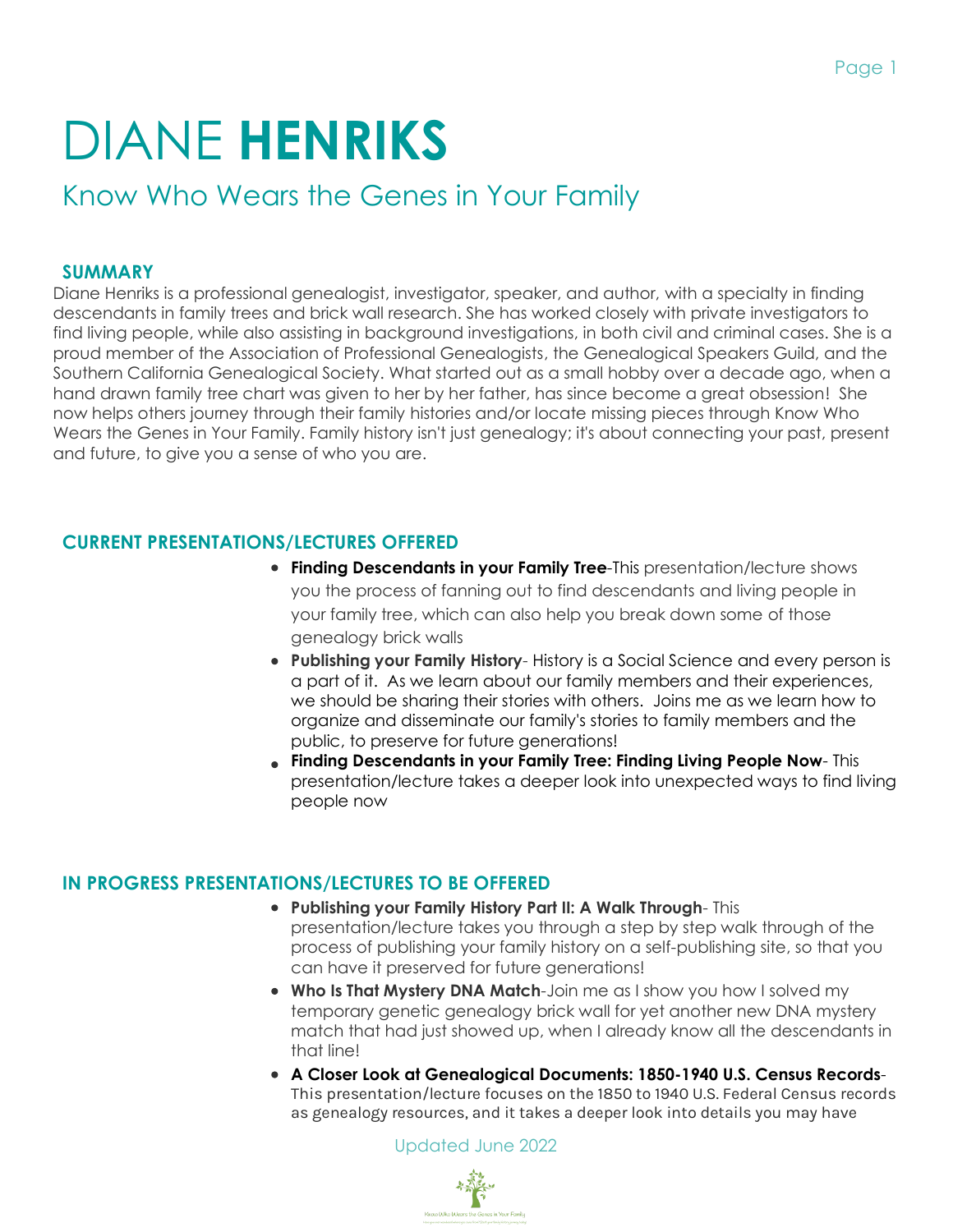missed!

#### **PRESENTATIONS/LECTURES THAT CAN ALSO BE OFFERED UPON REQUEST**

- **Family Secrets**-Not all the family stories you hear are true! Sometimes they are there to cover up secrets! How to forget, or take with a grain of salt, all the family accounts you've heard and learn how to follow the paper trails
- **It's All in the Clues!** Scanty family history? Unknown parents or other relatives? Learn how to document and follow every single clue to build your family tree
- **A Closer Look at Genealogical Documents** This presentation/lecture will take a closer look at the information you can find in various genealogical documents to help you climb your family tree!
- **Beginning Genealogy**-This is a beginning genealogy course that shows you how to start your family tree
- **Uncovered Roots**-Have an unknown biological relative to find, whether a parent, grandparent, etc.? Discover how to build a tree from your unknown DNA matches step by step!

#### **Upcoming Speaking Events**

- **August 6, 2022** Palm Springs Genealogical Society, Palm Springs, CA- "Publishing Your Family History"
- **August 26-27, 2022** Southern California Genealogical Society Genealogy Jamboree 2022, Burbank, CA- "Finding Descendants in Your Family Tree" and "Finding Descendants in Your Family Tree: A Deeper Look into Finding Living People Now"
- **September 14-17, 2022** Utah Genealogical Association Summit of Excellence, Salt Lake City, UT- "Publishing Your Family History" and "Who Is That Mystery DNA Match?"
- **November 12, 2022** Clallam County Genealogical Society, Port Angeles, WA- "Finding Descendants in Your Family Tree"
- **November 19, 2022** Whittier Area Genealogical Society, Whittier, CA- "It's All in the Clues!"

## **Past Speaking Events**

- **September 16, 2021** Utah Genealogical Association Summit of Excellence, Salt Lake City, UT- "Finding Descendants in Your Family Tree"
- **June 12, 2021** Southern California Genealogical Society Genealogy Jamboree 2021, Burbank, CA- "Publishing Your Family History"
- **July 16, 2019** Aerospace Corporation, El Segundo, CA- "Finding

Updated June 2022